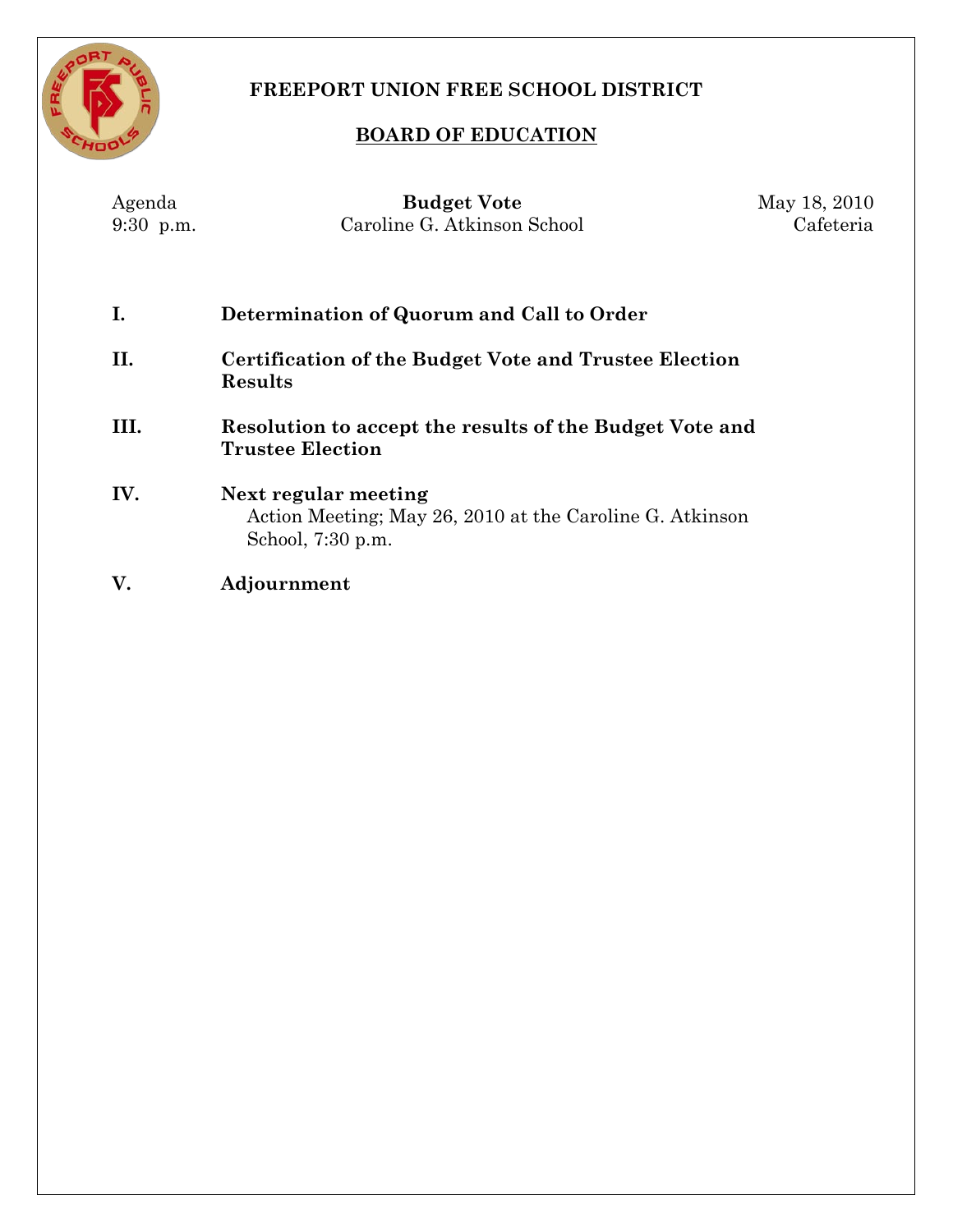

## **I. Certification of the Results of the School Budget Vote & Election**

As the Chairperson of the Election, I hereby solemnly swear that I have canvassed the returns of the Inspectors of Election and the results are as follows:

For the School Budget Vote, held May 18, 2010, the total number of votes cast for Proposition **# 1**, resolving that the School Budget of **\$146,286,027** be adopted and the necessary amount be raised by tax upon the taxable property located in Freeport Union Free School District, Town of Hempstead, Freeport, New York, for the year 2010-2011, was **\_\_\_\_\_\_\_\_\_\_\_;**

the total number of **yes** votes cast for **Proposition # 1** was: **\_\_\_\_\_\_;**

the total number of **no** votes cast for **Proposition # 1** was: **\_\_\_\_\_\_;** and

For the Library Budget, the total number of votes cast for Proposition **# 2**, resolving that the Freeport Memorial Library Budget amount of **\$5,692,319** be adopted and the necessary amount be raised by tax upon the taxable property located in Freeport Union Free School District, Town of Hempstead, Freeport, New York, for the year 2010-2011, was: \_\_\_\_\_;

that the total number of **yes** votes cast for **Proposition # 2** was: **\_\_\_\_\_\_\_\_\_;**

that the total number of **no** votes cast for **Proposition # 2** was: **\_\_\_\_\_\_\_\_\_;** and

For the Trustee Election, the total number of votes cast for each candidate for the Office of School Trustee, for a three year term to begin July 1, 2010, and end June 30, 2013, was:

the total number of votes cast for **Michael Pomerico** was \_\_\_\_\_\_\_\_\_;

the total number of votes cast for **Debra McQuillan** was **\_\_\_\_\_\_\_\_\_;**

the total number of votes cast for **Fidel Abreu** was \_\_\_\_\_\_\_\_\_;

the total number of votes cast for **Thelma P. Lambert Watkins** was \_\_\_\_\_\_\_\_\_;

the total number of votes cast for **Sandra Richardson** was \_\_\_\_\_\_\_\_\_;

Respectfully submitted,

Denise Elmore Chairperson of the Election